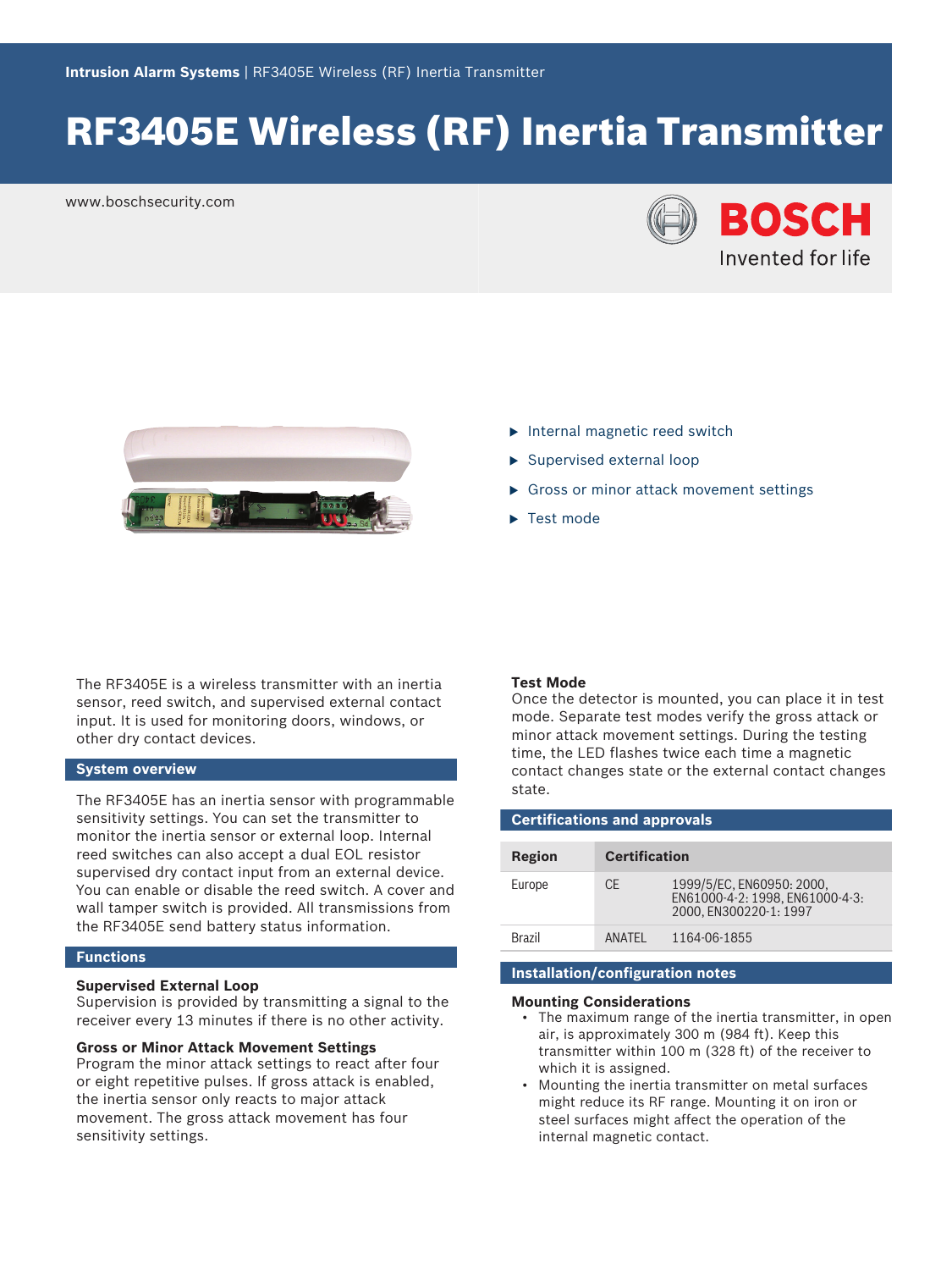• Mount the inertia transmitter on the door or window frame and mount the magnet assembly on the moving portion.

# **Compatibility Information**

#### Receiver Control Panels

RF3227E D7240, D7220, D6412, and D4412

#### **Recommended Batteries**

The following battery types are recommended for correct operation of your transmitter: Duracell® DL123A, Energizer® EL123AP, Panasonic®® CR123A.

# **Technical specifications**

#### **Environmental Considerations**

| Relative Humidity        | 0% to 95% non-condensing        |
|--------------------------|---------------------------------|
| Temperature (operating): | $-20C$ to +60C (-4°F to +151°F) |

# **Mechanical Properties**

#### Dimensions

| Transmitter:         | 2.7 cm x 2.4 cm x 16.9 cm<br>$(1.1$ in. x 0.9 in. x 6.7 in.)                                                                |
|----------------------|-----------------------------------------------------------------------------------------------------------------------------|
| Magnet:              | $1.9 \text{ cm} \times 1.3 \text{ cm} \times 16.9 \text{ cm}$<br>$(0.75 \text{ in. x } 0.5 \text{ in. x } 2.4 \text{ in.})$ |
| Supervisory Internal | 13 min nominal                                                                                                              |

#### **Power Requirements**

| Battery:     | One 3 VDC lithium battery                                                                                                          |
|--------------|------------------------------------------------------------------------------------------------------------------------------------|
| Battery Life | A minimum of 3 years under normal operating<br>conditions with recommended battery types (2 years<br>if using the inertia sensor). |

# **Transmission Characteristics**

| Frequency:       | 433.42 MHz      |
|------------------|-----------------|
| Maximum RF Power | Less than 10 mW |

### **Trademarks**

Duracell® is a registered trademark of the Gillette Company, USA, in the United States and/or other countries.

Energizer® is a registered trademark of Eveready Battery Company, Inc.

Panasonic® is a registered trademark of Matsushita Electric Industrial Co., Ltd.

# **Ordering information**

# **RF3405E Wireless (RF) Inertia Transmitter**

Monitors doors and windows via an inertia sensor Order number **RF3405E**